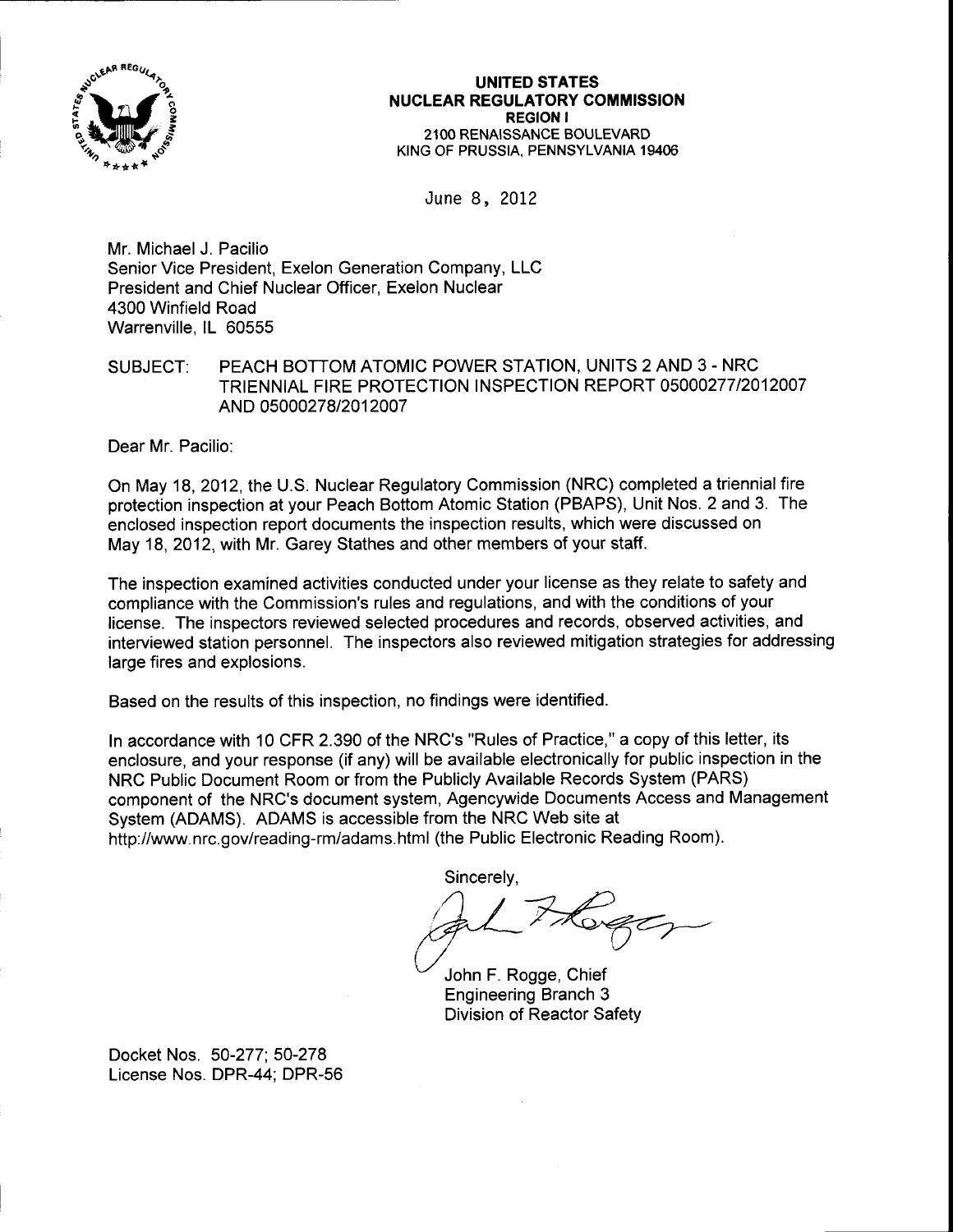Mr. Michael J. Pacilio Senior Vice President, Exelon Generation Company, LLC President and Chief Nuclear Officer, Exelon Nuclear 4300 Winfield Road Warrenville, lL 60555

SUBJECT: PEACH BOTTOM ATOMIC POWER STATION, UNITS 2 AND 3 - NRC TRIENNIAL FIRE PROTECTION INSPECTION REPORT 05000277/2012007 AND 0500027812012007

Dear Mr. Pacilio:

On May 18,2012, the U.S. Nuclear Regulatory Commission (NRC) completed a triennial fire protection inspection at your Peach Bottom Atomic Station (PBAPS), Unit Nos. 2 and 3. The enclosed inspection report documents the inspection results, which were discussed on May 18,2012, with Mr. Garey Stathes and other members of your staff.

The inspection examined activities conducted under your license as they relate to safety and compliance with the Commission's rules and regulations, and with the conditions of your license. The inspectors reviewed selected procedures and records, observed activities, and interviewed station personnel. The inspectors also reviewed mitigation strategies for addressing large fires and explosions.

Based on the results of this inspection, no findings were identified.

ln accordance with 10 CFR 2.390 of the NRC's "Rules of Practice," a copy of this letter, its enclosure, and your response (if any) will be available electronically for public inspection in the NRC Public Document Room or from the Publicly Available Records System (PARS) component of the NRC's document system, Agencywide Documents Access and Management System (ADAMS). ADAMS is accessible from the NRC Web site at http://www.nrc.gov/reading-rm/adams.html (the Public Electronic Reading Room).

Sincerely,

/RN

John F. Rogge, Chief Engineering Branch 3 Division of Reactor Safety

Docket Nos. 50-277, 50-278 License Nos. DPR-44; DPR-56

DOCUMENT NAME: G:\DRS\Engineering Branch 3\Young\PEACH BOTTOM FP 2012007a.docx ADAMS ACCESSION NUMBER: ML121604105

| ☑<br><b>SUNSI Review</b> |               | Non-Sensitive<br>Sensitive |               | ☑<br><b>Publicly Available</b><br>Non-Publicly Available |
|--------------------------|---------------|----------------------------|---------------|----------------------------------------------------------|
| <b>OFFICE</b>            | <b>RI/DRS</b> | <b>RI/DRS</b>              | <b>RI/DRP</b> | <b>RI/DRS</b>                                            |
| <b>NAME</b>              | KYoung/JFR    | <b>WCook</b>               | PKrohn        | JRogge                                                   |
| <b>DATE</b>              | 6/5/12        | 6/6/12                     | 6/7/12        | 6/8/12                                                   |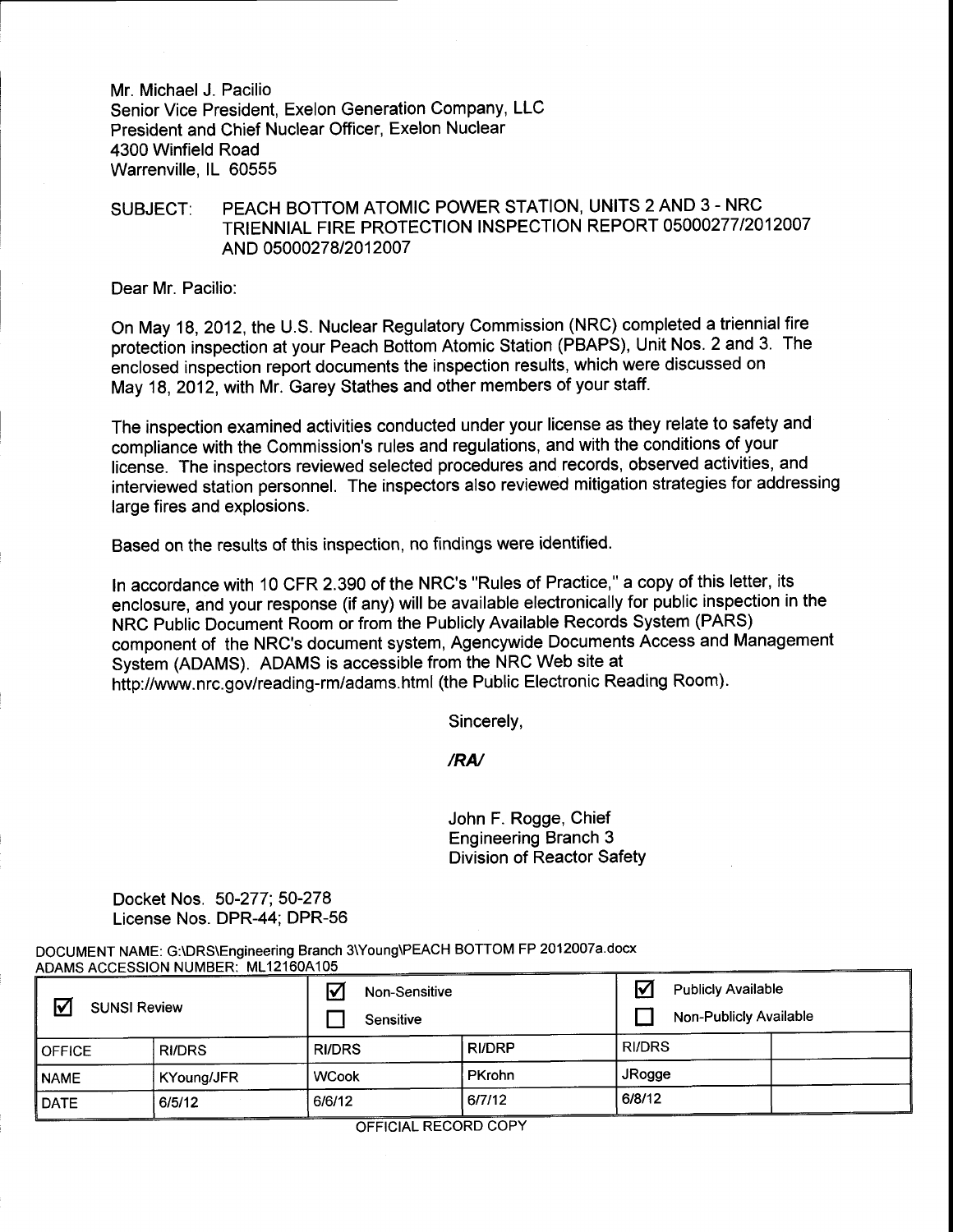M. Pacilio

 $\overline{2}$ 

Enclosure: Inspection Report 05000277/2012007 and 05000278/2012007 w/Attachment: Supplemental Information

cc w/encl: Distribution via ListServ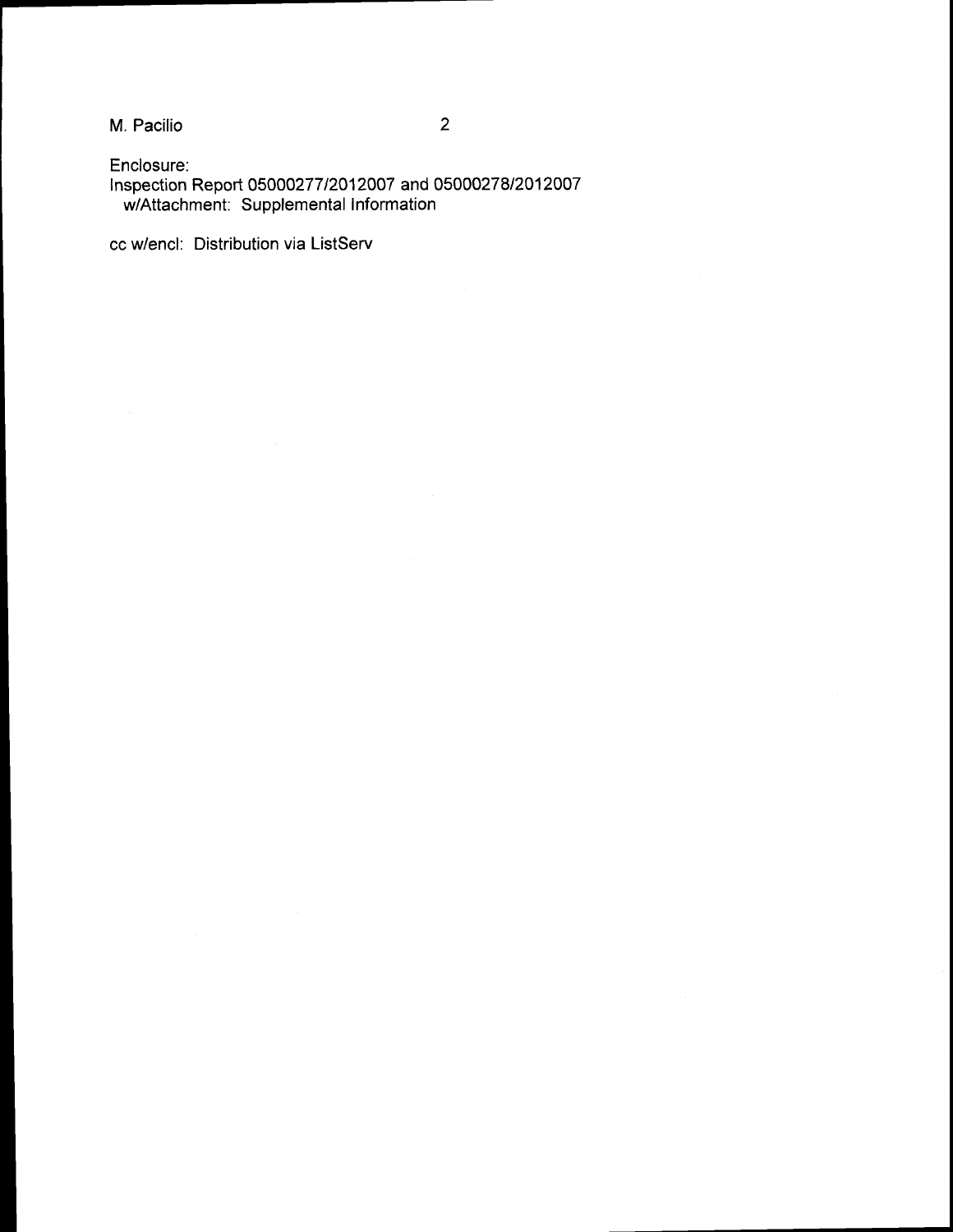M. Pacilio <sup>3</sup>

Distribution w/encl:<br>W. Dean, RA W. Dean, RA (R1ORAMAIL Resource)<br>D. Lew, DRA (R1ORAMAIL Resource) D. Lew, DRA (R1ORAMAIL Resource)<br>D. Roberts, DRP (R1DRPMAIL Resource) D. Roberts, DRP (R1DRPMAIL Resource)<br>J. Clifford, DRP (R1DRPMail Resource) J. Clifford, DRP (R1DRPMail Resource)<br>C. Miller, DRS (R1DRSMail Resource) C. Miller, DRS (R1DRSMail Resource)<br>P. Wilson, DRS (R1DRSMail Resource) (R1DRSMail Resource) P. Krohn, DRP A. Rosebrook, DRP S. lbarrola, DRP E. Miller, DRP S. Hansell, DRP, SRI A. Ziedonis, DRP, Rl A. Rao. DRP, Acting Rl S. Schmitt, DRP, AA M. McCoppin, Rl OEDO RidsNrrPMPeachBottom Resource RidsNrrDorlLpl1-2 Resource ROPreports Resource

D. Bearde. DRS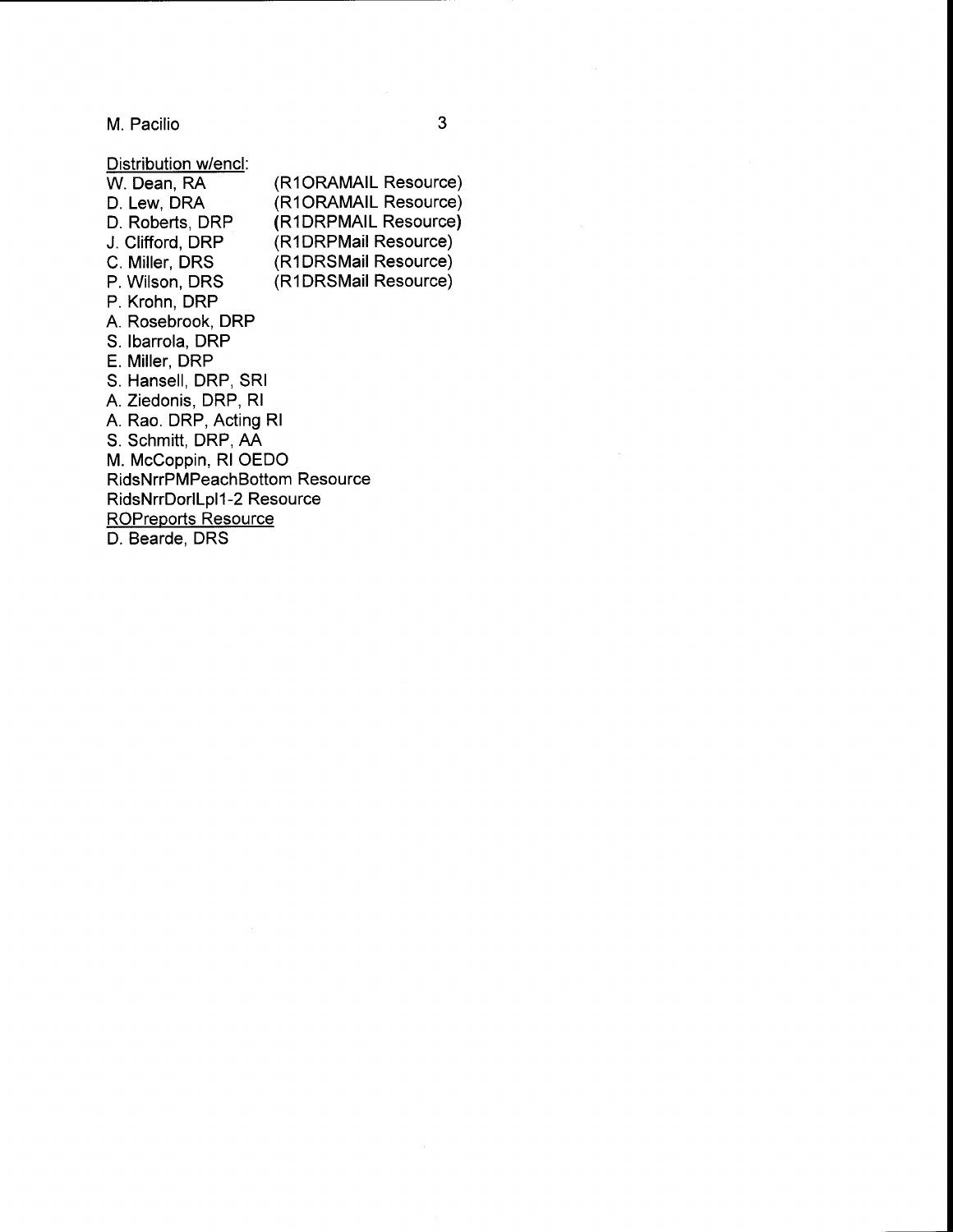# U. S. NUCLEAR REGULATORY COMMISSION

# REGION <sup>I</sup>

| Docket Nos∴  | 50-277; 50-278                                                                                                                                                                                                                                                                                                                                                                      |
|--------------|-------------------------------------------------------------------------------------------------------------------------------------------------------------------------------------------------------------------------------------------------------------------------------------------------------------------------------------------------------------------------------------|
| License Nos∴ | DPR-44; DPR-56                                                                                                                                                                                                                                                                                                                                                                      |
| Report No.:  | 05000277/2012007 and 05000278/2012007                                                                                                                                                                                                                                                                                                                                               |
| Licensee:    | <b>Exelon Generating Company, LCC</b>                                                                                                                                                                                                                                                                                                                                               |
| Facility:    | Peach Bottom Atomic Power Station (PBAPS) Units 2 and 3                                                                                                                                                                                                                                                                                                                             |
| Location:    | 1848 Lay Road<br>Delta, PA 17314                                                                                                                                                                                                                                                                                                                                                    |
| Dates:       | April 30, 2012 through May 18, 2012                                                                                                                                                                                                                                                                                                                                                 |
| Inspectors:  | K. Young, Senior Reactor Inspector (Team Leader), Division of Reactor<br>Safety (DRS)<br>W. Cook, Senior Reactor Analyst, DRS<br>L. Scholl, Senior Reactor Inspector, DRS<br>J. Rady, Reactor Inspector, DRS<br>J. Patel, Reactor Inspector, DRS<br>D. Helton, Senior Reliability and Risk Engineer, Office of Nuclear<br>Regulatory Research, Division of Risk Analysis (Observer) |
| Approved by: | John F. Rogge, Chief<br><b>Engineering Branch 3</b><br><b>Division of Reactor Safety</b>                                                                                                                                                                                                                                                                                            |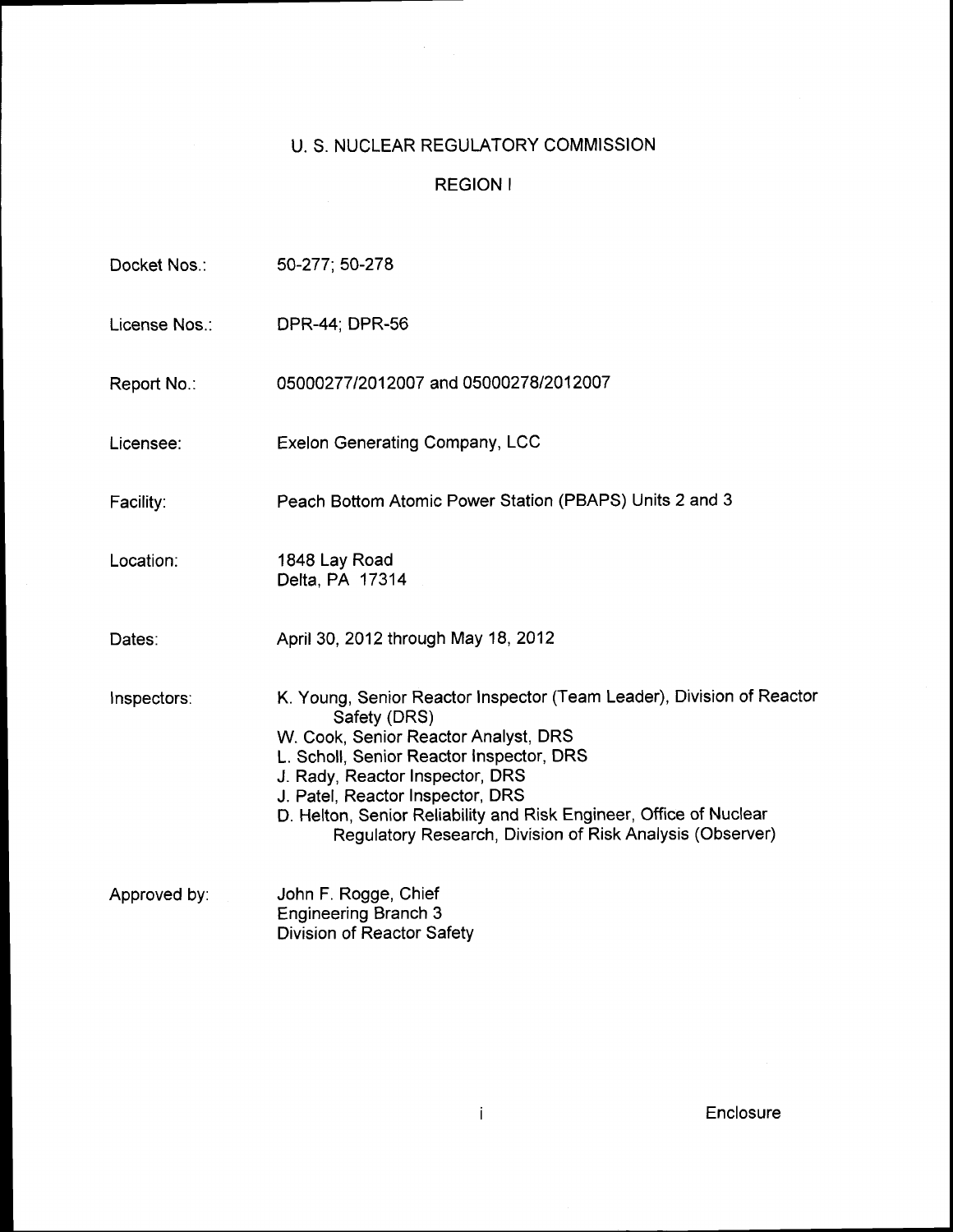### SUMMARY OF FINDINGS

IR 05000277/2012007, 05000278/2012007; 04/30/2012 - 05/18/2012; Exelon Generation Company, LLC; Peach Bottom Atomic Power Station, Unit Nos. 2 and 3; Triennial Fire Protection Baseline Inspection.

This report covered a two week on-site triennial fire protection team inspection by specialist inspectors. The NRC's program for overseeing the safe operation of commercial nuclear power reactors is described in NUREG-1649, "Reactor Oversight Process," Revision 4, dated December 2006.

### Gornerstone: Mitigating Systems

No findings were identified.

### Other Findings

One violation of very low safety significance, which was identified by the licensee, has been reviewed by the inspectors. Corrective actions taken or planned by Exelon have been entered into the corrective action program (CAP). This violation and the corrective action tracking numbers are listed in Section 4OA7.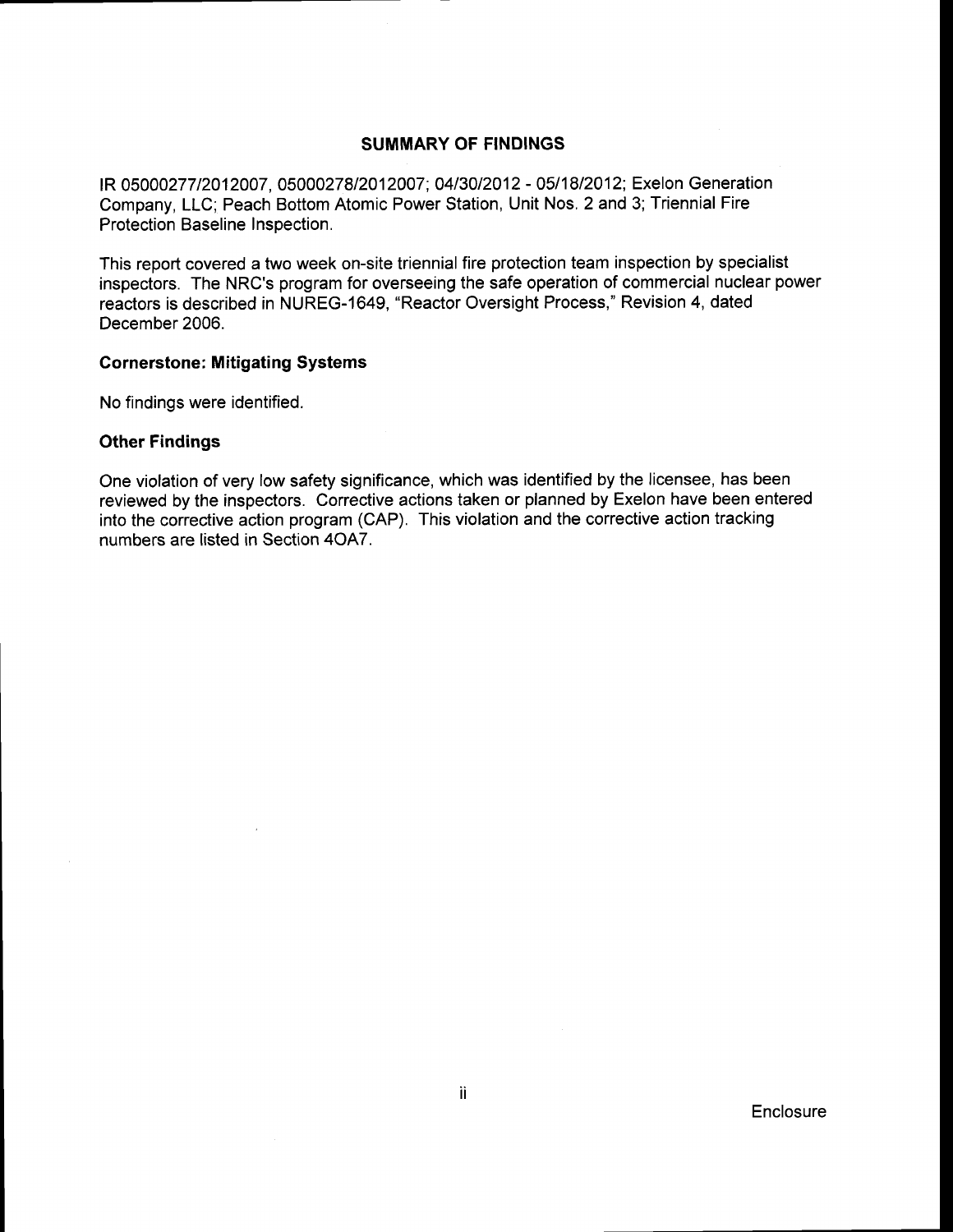### **Background**

This report presents the results of a triennial fire protection inspection conducted in accordance with the U.S. Nuclear Regulatory Commission (NRC) Inspection Procedure (lP) 71111.05T, "Fire Protection." The objective of the inspection was to assess whether Exelon Generating Company, LLC has implemented an adequate fire protection program and that post-fire safe shutdown capabilities have been established and are being properly maintained at the Peach Bottom Atomic Power Station (PBAPS), Unit Nos. 2 and 3 facilities. The following fire areas (FAs) and/or fire zones (FZs) were selected for detailed review based on risk insights from the PBAPS Individual Plant Examination (lPE)/lndividual Plant Examination of External Events  $(IPEEE)$ .

- FA 6S, Unit 2, South Control Rod Drive (CRD) Equipment Area (Reactor Building)
- FA 31, Unit 3, Battery Room 266
- FA 35/FZ 122, Unit 3, Emergency Switchgear Room 263
- . FA 44lFZ 133, Diesel Generator (E3) Building Bay <sup>C</sup>

Inspection of these areas/zones fulfills the inspection procedure requirement to inspect a minimum of three samples.

The inspection team evaluated the licensee's fire protection program against applicable requirements which included plant Technical Specifications, Operating License Condition 2.C.(4), NRC Safety Evaluations, Title 10 of the Code of Federal Regulations (10 CFR) 50.48, and 10 CFR Part 50, Appendix R. The team also reviewed related documents that included the Updated Final Safety Analysis Report (UFSAR), Section 10.12, the fire protection program (FPP), the fire hazards analysis (FHA), and the post-fire safe shutdown analyses.

The team also evaluated five licensee mitigating strategies for addressing large fires and explosions as required by Operating License Condition 2.C.(11) and 10 CFR 50.54 (hh)(2). Inspection of these strategies fulfills the inspection procedure requirement to inspect a minimum of one sample.

Specific documents reviewed by the team are listed in the attachment to this report.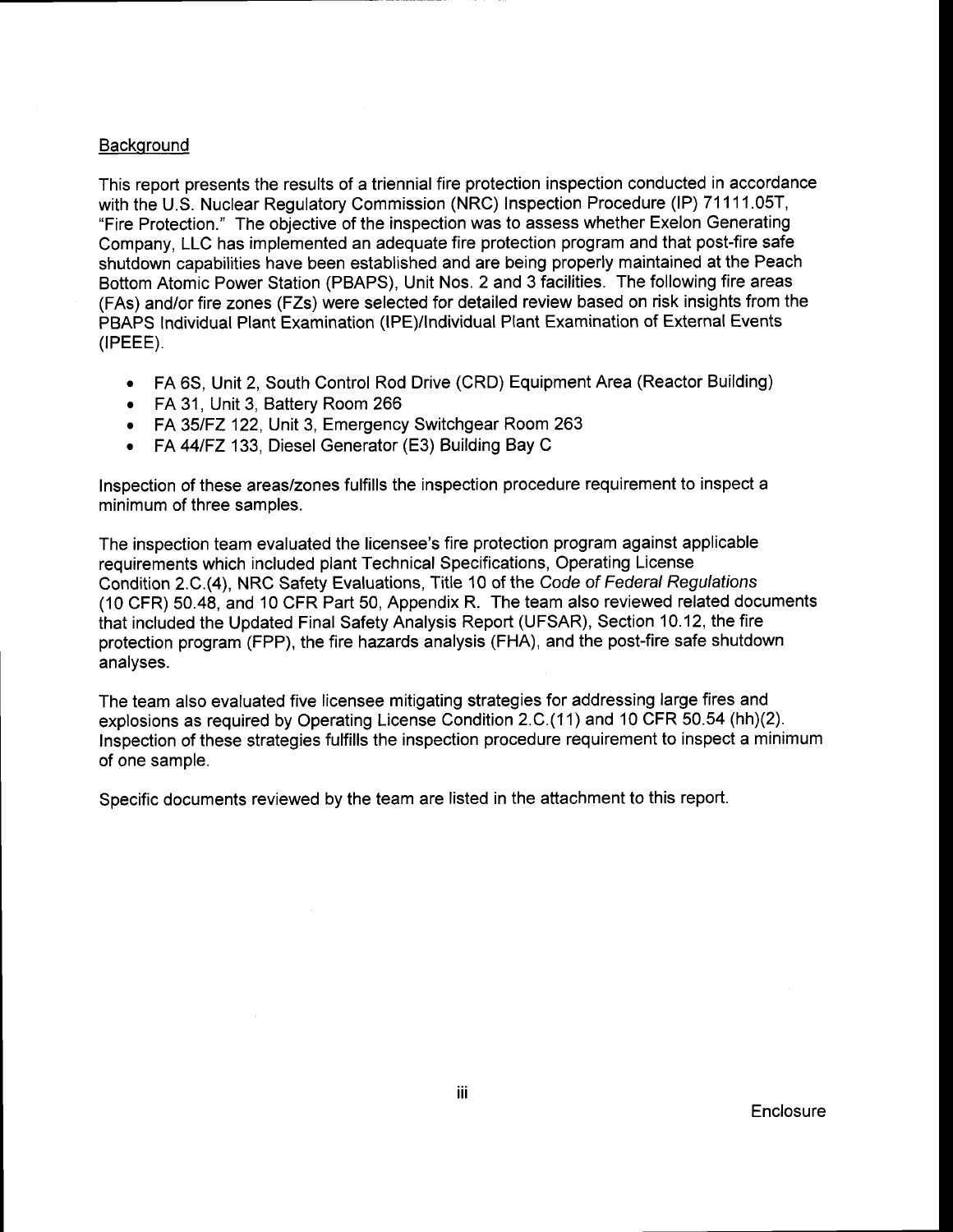## Report Details

# 1. REACTORSAFETY

Cornerstones: Initiating Events, Mitigating Systems, Barrier Integrity

1R05 Fire Protection (IP 71111.05T)

### .01 Protection of Safe Shutdown Capabilities

a. Inspection Scope

The team reviewed the FHA, safe shutdown analyses and supporting drawings and documentation to verify that safe shutdown capabilities were properly protected. The team ensured that applicable separation requirements of Section lll.G of 10 CFR Part 50, Appendix R, and the licensee's design and licensing bases were maintained for the credited safe shutdown equipment and their supporting power, control, and instrumentation cables. This review included an assessment of the adequacy of the selected systems for reactivity control, reactor coolant makeup, reactor heat removal, process monitoring, and associated support system functions.

b. Findinqs

No findings were identified.

- .02 Passive Fire Protection
- a. Inspection Scope

The team walked down accessible portions of the selected fire areas to evaluate whether the material conditions of the fire area boundaries were adequate for the fire hazards in the area. The team compared the fire area boundaries, including walls, ceilings, floors, fire doors, fire dampers, penetration seals, electrical raceway and conduit fire barriers, and redundant equipment fire barriers and radiant energy heat barriers to design and licensing basis requirements, industry standards, and the PBAPS FPP, as approved by the NRC, to identify any potential degradation or nonconformances.

The team reviewed selected engineering evaluations, installation and repair work orders, and qualification records for a sample of penetration seals to determine whether the fill material was properly installed and whether the as-left configuration satisfied design requirements for the intended fire rating. The team also reviewed similar records for selected fire protection wraps to verify whether the material and configuration was appropriate for the required fire rating and conformed to the engineering design.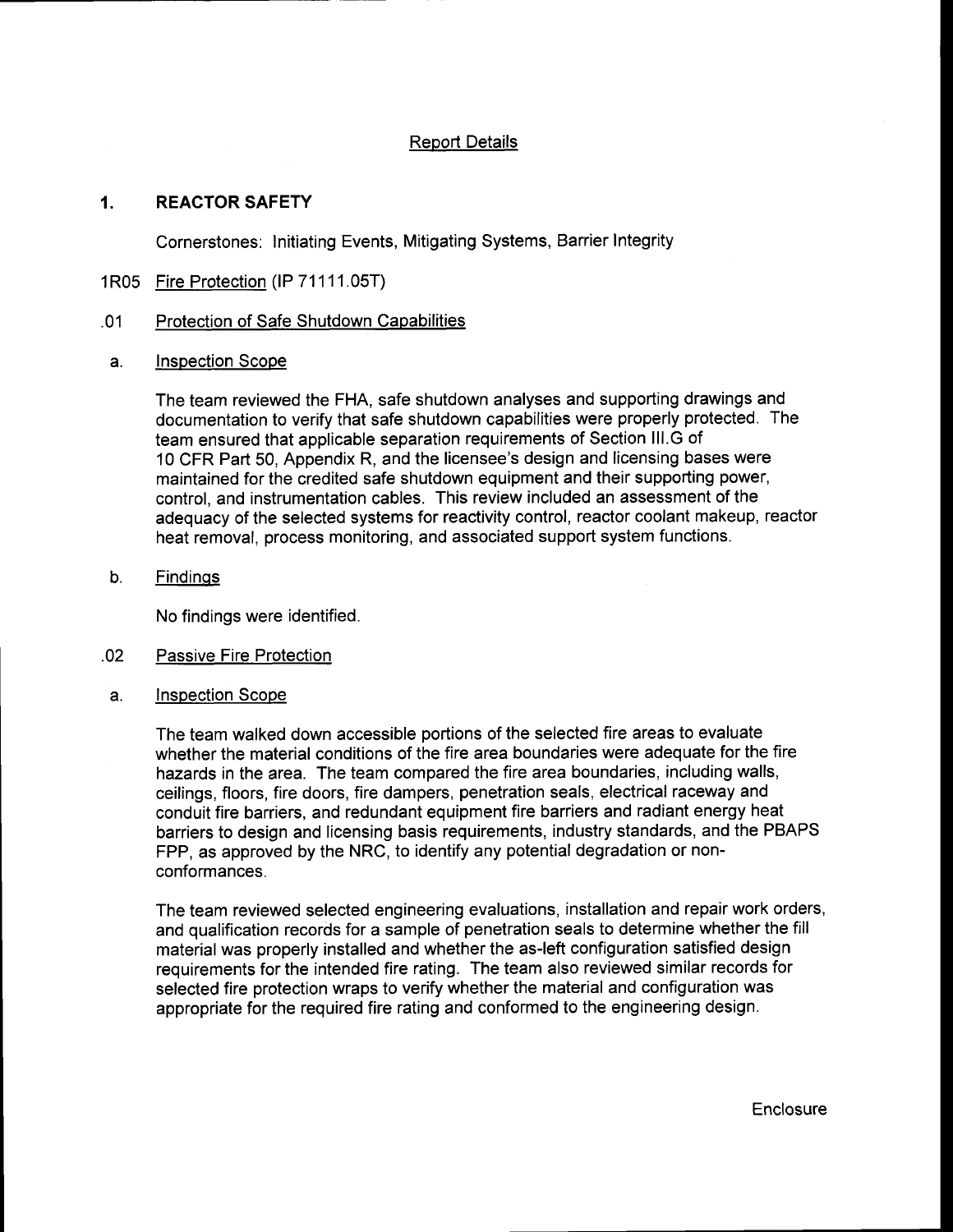The team also reviewed recent inspection and functional test records for fire dampers, and the inspection records for penetration seals and fire barriers, to verify whether the inspection and testing was adequately conducted, the acceptance criteria were met, and any potential performance degradation was identified. In addition, the team reviewed recent test results for the carbon dioxide  $(CO<sub>2</sub>)$  and fire damper functionality tests for the areas protected to verify the testing was adequately conducted, the acceptance criteria were met, and any performance degradation was identified.

 $b<sub>1</sub>$ **Findings** 

No findings were identified.

- .03 Active Fire Protection
- lnspection Scope a.

The team evaluated manual and automatic fire suppression and detection systems in the selected fire areas to determine whether they were installed, tested, maintained, and operated in accordance with NRC requirements, National Fire Protection Association (NFPA) codes of record, and the PBAPS FPP, as approved by the NRC. The team also assessed whether the suppression systems capabilities were adequate to control and/or extinguish fires associated with the hazards in the selected areas.

The team reviewed the as-built capability of the fire water supply system to verify the design and licensing basis and NFPA code of record requirements were satisfied, and to assess whether those capabilities were adequate for the hazards involved. The team reviewed the fire water system hydraulic analyses to assess the adequacy of a single fire water pump to supply the largest single hydraulic load on the fire water system plus concurrent fire hose usage. The team evaluated the fire pump performance tests to assess the adequacy of the test acceptance criteria for pump minimum discharge pressure at the required flow rate, to verify the criteria was adequate to ensure that the design basis and hydraulic analysis requirements were satisfied. The team also evaluated the underground fire loop flow tests to verify the tests adequately demonstrated that the flow distribution circuits were able to meet design basis requirements. In addition, the team reviewed recent pump and loop flow test results to verify the testing was adequately conducted, the acceptance criteria were met, and any potential performance degradation was identified.

The team reviewed initial discharge testing, design specifications, vendor requirements, modifications and engineering evaluations, and routine functional testing for the CO<sub>2</sub> suppression systems for the areas protected. The team walked down accessible portions of the  $CO<sub>2</sub>$  system, including storage tanks and supply systems, to independently assess the material condition, operational lineup, and availability of the systems. The team also reviewed and walked down the associated fire fighting strategies and  $CO<sub>2</sub>$  system operating procedures.

The team walked down accessible portions of the detection and water suppression systems in the selected areas and major portions of the fire water supply system,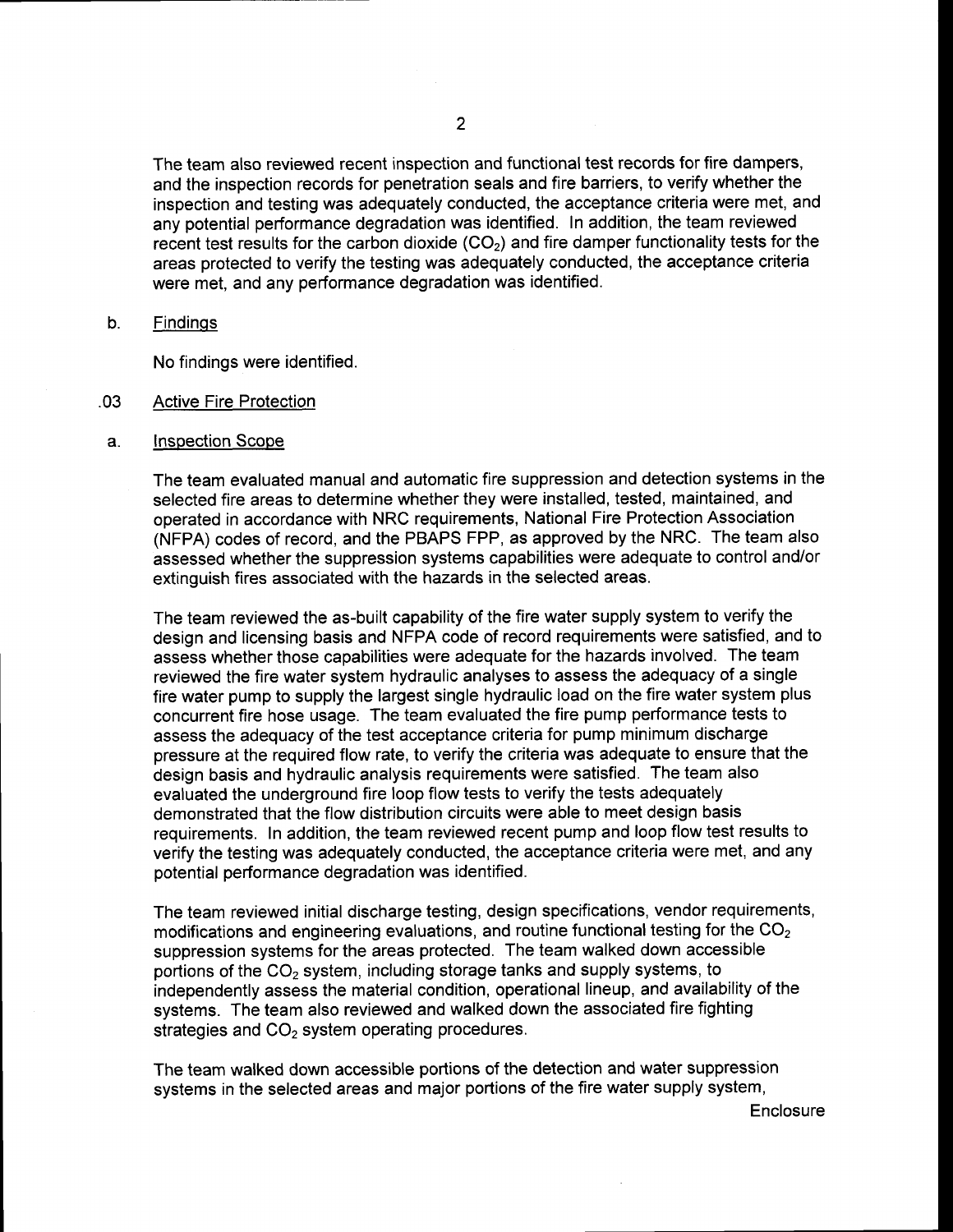including motor and diesel driven fire pumps, interviewed system and program engineers, and reviewed selected issue reports (lRs) to independently assess the material condition of the systems and components. In addition, the team reviewed recent test results for the fire detection and suppression systems for the selected fire areas to verify the testing was adequately conducted, the acceptance criteria were met, and any performance degradation was identified.

The team assessed the fire brigade capabilities by reviewing training, qualification, and drill critique records. The team also reviewed PBAPS's fire fighting strategies (i.e., prefire plans) and smoke removal plans for the selected fire areas to determine if appropriate information was provided to fire brigade members and plant operators to identify safe shutdown equipment and instrumentation, and to facilitate suppression of a fire that could impact post-fire safe shutdown capability, The team independently inspected the fire brigade equipment, including personnel protective gear (e.9., turnout gear) and smoke removal equipment, to determine operational readiness for fire fighting. In addition, the team reviewed PBAPS's fire brigade equipment inventory and inspection procedure and recent inspection and inventory results to verify adequate equipment was available, and any potential material deficiencies were identified.

Findinqs  $\mathbf{b}$ .

No findings were identified.

- .04 Protection from Damage from Fire Suppression Activities
- Inspection Scope a.

The team walked down the selected fire areas and adjacent areas, and reviewed selected documents to determine whether redundant safe shutdown trains could be potentially damaged from fire suppression activities or from the rupture or inadvertent operation of fire suppression systems. During the walkdowns, the team evaluated the adequacy and condition of floor drains, equipment elevations, and spray protection. Specifically, to determine whether a potential existed to damage redundant safe shutdown trains, the team evaluated whether:

- o A fire in one of the selected fire areas would not release smoke, heat, or hot gases that could cause unintended activation of suppression systems in adjacent fire areas which could potentially damage all redundant safe shutdown trains; or
- o A fire suppression system rupture, inadvertent actuation, or actuation due to <sup>a</sup> fire, in one of the selected fire areas, could not directly damage all redundant trains (e.9. sprinkler caused flooding of other than the locally affected train); and
- Adequate drainage was provided in areas protected by water suppression systems.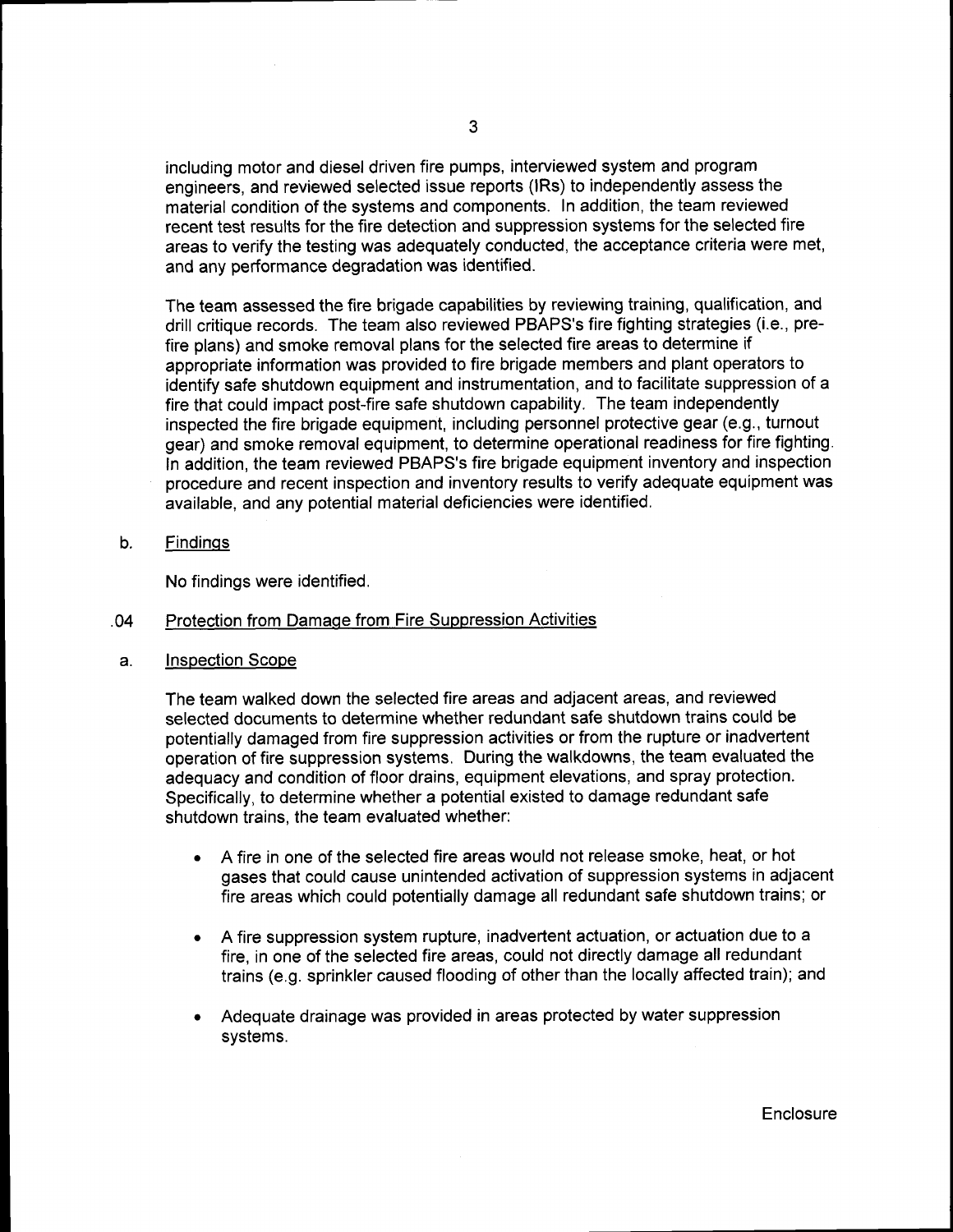#### b. **Findings**

No findings were identified.

#### .05 Normal and Alternative Shutdown Capability

#### a. Inspection Scope

The team reviewed the safe shutdown analysis, operating procedures, piping and instrumentation drawings (P&lDs), electrical drawings, the UFSAR, and other supporting documents for the selected fire areas to verify that the licensee had properly identified the systems and components necessary to achieve and maintain safe shutdown conditions.

The team assessed the adequacy of the selected systems and components for reactivity control, reactor coolant makeup, reactor heat removal, process monitoring, and support system functions. This review included verification that alternative post-fire shutdown could be performed both with and without the availability of offsite power. Plant walkdowns were also performed to verify that the plant configuration was consistent with that described in the safe shutdown and fire hazards analyses. The team verified that the systems and components credited for use during shutdown would remain free from fire damage.

The team verified that the training program for licensed and non-licensed operators included alternative shutdown capability. The team also verified that personnel required for safe shutdown using the normal or alternative shutdown systems and procedures are trained and available onsite at all times, exclusive of those assigned as fire brigade members. Additionally, the team observed fire protection training provided to the operations department to determine its adequacy.

The team reviewed the adequacy of procedures utilized for post-fire shutdown and performed an independent walk through of procedure steps to ensure the implementation and human factors adequacy of the procedures. The team also verified that the operators could be reasonably expected to perform specific actions within the time required to maintain plant parameters within specified limits.

Specific procedures reviewed for normal and alternative post-fire shutdown included the following:

- . ON-114, Actual Fire Reported in the Power Block, Diesel Generator Building, Emergency Pump, Inner Screen or Emergency Cooling Tower Structures - Procedure, Rev. 18;
- . SE-10, Alternative Shut Down, Sheets 1 &2, Revs. 18 and 16;
- $\bullet$  T-306S-2(3), Area 06S Fire Guides, Revs. 6(3);
- . T-331-2(3), Area 31 Fire Guides, Revs. 1(3);
- . T-335-2(3), Area 35 Fire Guides, Revs, 1(1); and
- . T-344-2(3), Area 44Fire Guides, Revs. 1(1).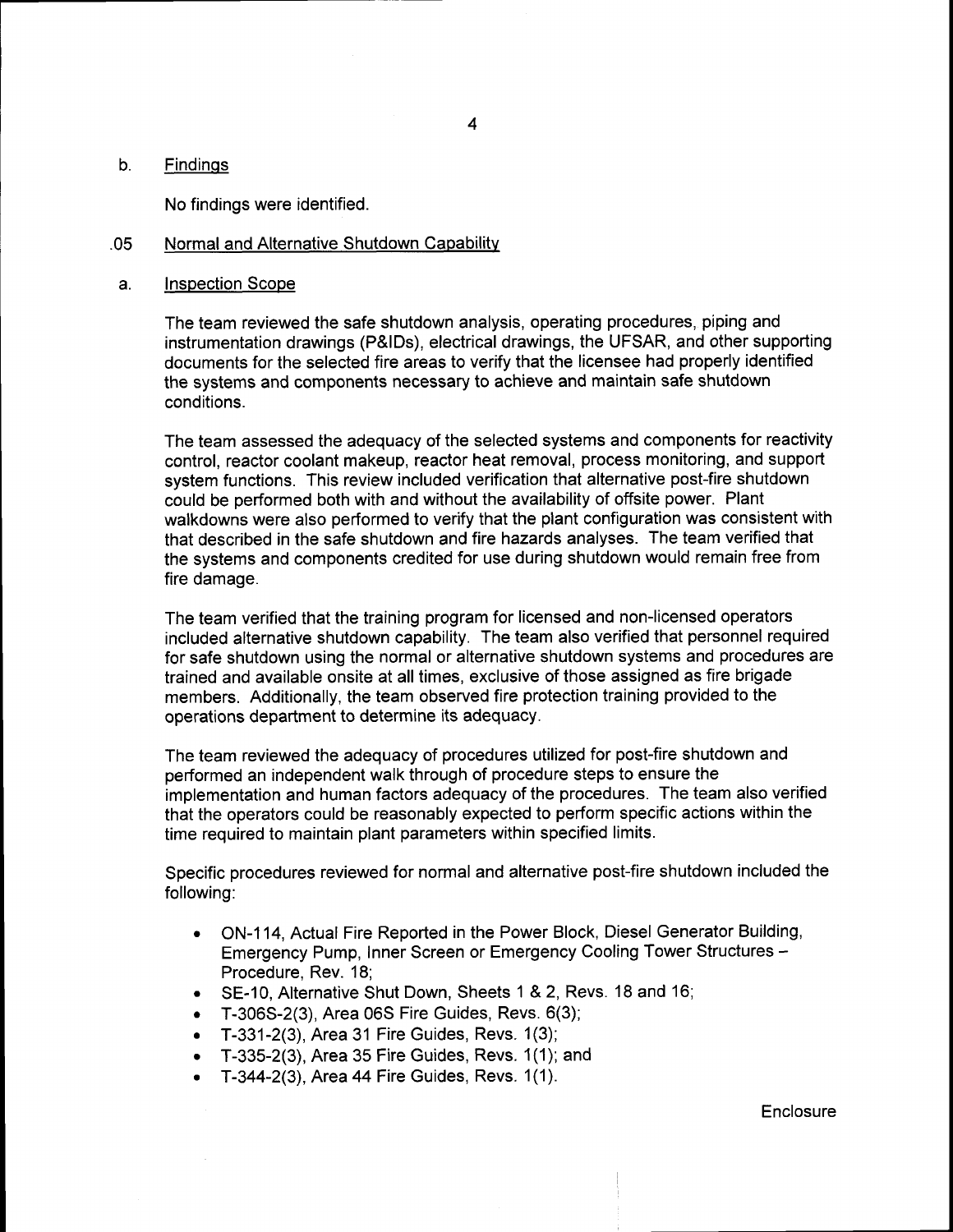The team reviewed manual actions to ensure that they had been properly reviewed and approved and that the actions could be implemented in accordance with plant procedures in the time necessary to support the safe shutdown method for each fire area. The team also reviewed the periodic testing of the alternative shutdown transfer capability and instrumentation and control functions to ensure the tests are adequate to ensure the functionality of the alternative shutdown capability.

#### b. Findinqs

No findings were identified.

- Circuit Analvsis .06
- Inspection Scope a.

The team verified that the licensee performed a post-fire safe shutdown analysis for the selected fire areas and the analysis appropriately identified the structures, systems, and components important to achieving and maintaining safe shutdown. Additionally, the team verified that the licensee's analysis ensured that necessary electrical circuits were properly protected and that circuits that could adversely impact safe shutdown due to hot shorts or shorts to ground were identified, evaluated, and dispositioned to ensure spurious actuations would not prevent safe shutdown.

The team's review considered fire and cable attributes, cable routing, potential undesirable consequences and common power supply/bus concerns. Specific items included the credibility of the fire threat, cable insulation attributes, cable failure modes, and actuations resulting in flow diversion or loss of coolant events.

The team also reviewed cable raceway drawings and/or cable routing databases for a sample of components required for post-fire safe shutdown to verify that cables were routed as described in the safe-shutdown analysis. The team also reviewed equipment important to safe shutdown, but not part of the success path, to verify that the licensee had taken appropriate actions in accordance with the design and licensing basis and NRC Regulatory Guide 1.189, Revision 2.

Cable failure modes were reviewed for the following components:

- . 0AP57, Emergency Service Water Pump A;
- . 2AP37, Unit 2 Core Spray Pump A;
- . Fl2-14-50A, Unit 2 Core Spray Loop A Flow Indicator;
- . Ll2(3)-2-3-1 13, Units 2 and 3 Reactor Vessel Water Level Indicator;
- . MO-2-13-030, Unit 2 Reactor Core lsolation Cooling (RCIC) Full Flow Test Valve (Multiple Spurious Operation (MSO) scenario 2aa);
- . MO-2-14-O12A, Core Spray Loop Inboard lsolation Valve (MSO scenario 2q);
- . MO-2-23-016, Unit 2 High Pressure Coolant lnjection (HPCI) Steam Supply lsolation Valve: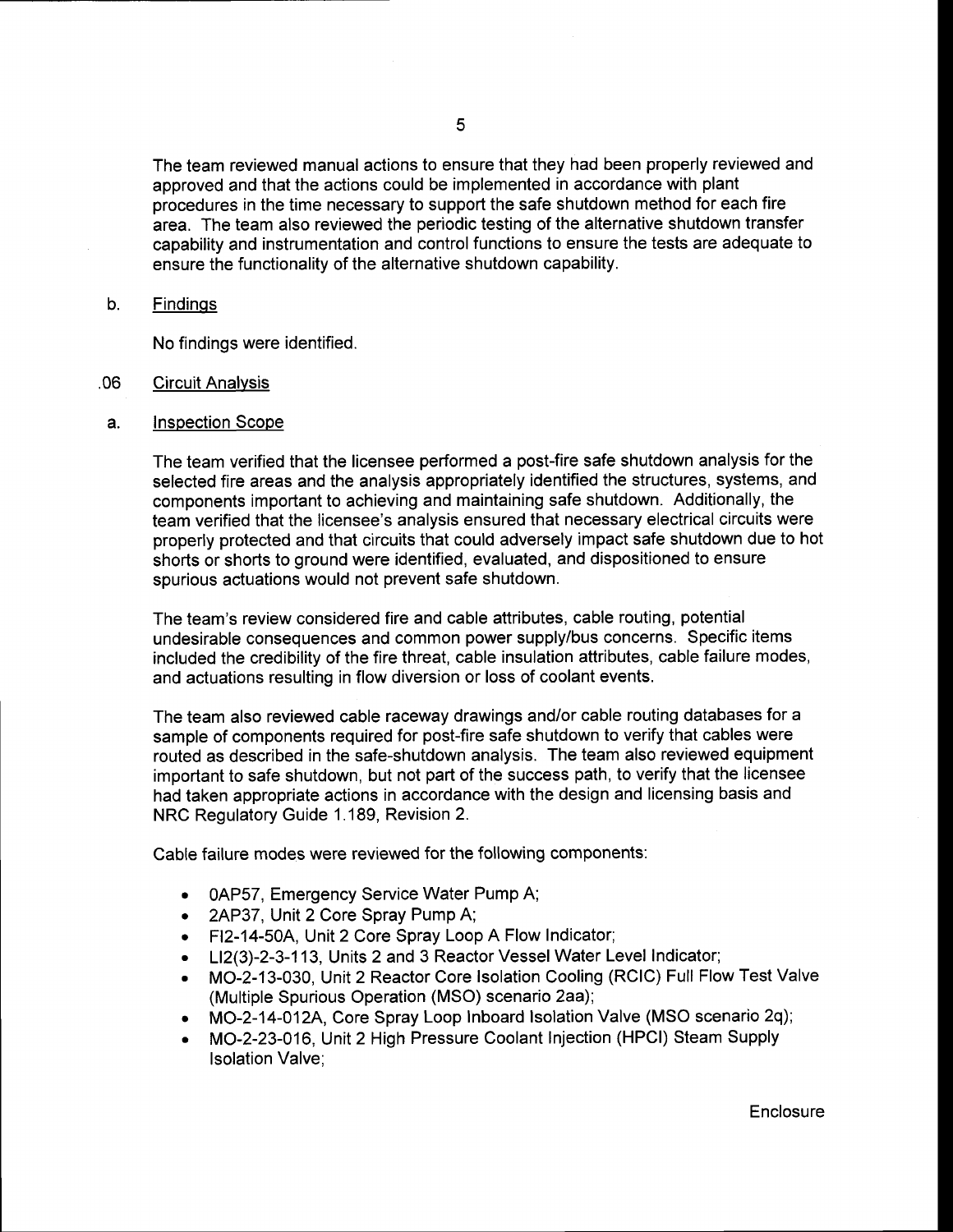- . MO-3-10-034A, Unit 3 Residual Heat Removal (RHR) Loop A Full Flow Test Line Block Valve (MSO scenario 5k);
- . MO-3-23-015, Unit 3 HPCI Turbine Steam Line Inboard lsolation Valve (MSO scenario 5k);
- . MO-3-23-019, Unit 3 HPCI Discharge to Feedwater Line A (MSO scenario 5k); and
- o RV-3-02-071G, Unit 3 Main Steam Line C Safety Relief Valve (SRV) (MSO scenario 3a/b/c).

The team reviewed a sample of circuit breaker coordination studies to ensure equipment needed to conduct post-fire safe shutdown activities would not be impacted due to a lack of coordination that could result in a common power supply or common bus concern.

The team verified that the transfer of control from the control room to the alternative shutdown location(s) would not be affected by fire-induced circuit faults (e.9., by the provision of separate fuses and power supplies for alternative shutdown control circuits).

 $b<sub>1</sub>$ **Findings** 

No findings were identified.

- ,Q7 **Communications**
- a. Inspection Scope

The team reviewed safe shutdown procedures, the safe shutdown analysis, and associated documents to verify an adequate method of communications would be available to plant operators following a fire. During this review the team considered the effects of ambient noise levels, clarity of reception, reliability, and coverage patterns. The team also inspected the designated emergency storage lockers to verify the availability of portable radios for the fire brigade and for plant operators. The team also verified that communications equipment such as repeaters and transmitters would not be affected by a fire.

 $b<sub>1</sub>$ **Findings** 

No findings were identified.

- Emerqencv Liqhtinq .08
- Inspection Scope a.

The team observed the placement and coverage area of eight-hour emergency lights throughout the selected fire areas to evaluate their adequacy for illuminating access and egress pathways and any equipment requiring local operation or instrumentation monitoring for post-fire safe shutdown. The team also verified that the battery power supplies were rated for at least an eight-hour capacity. Preventive maintenance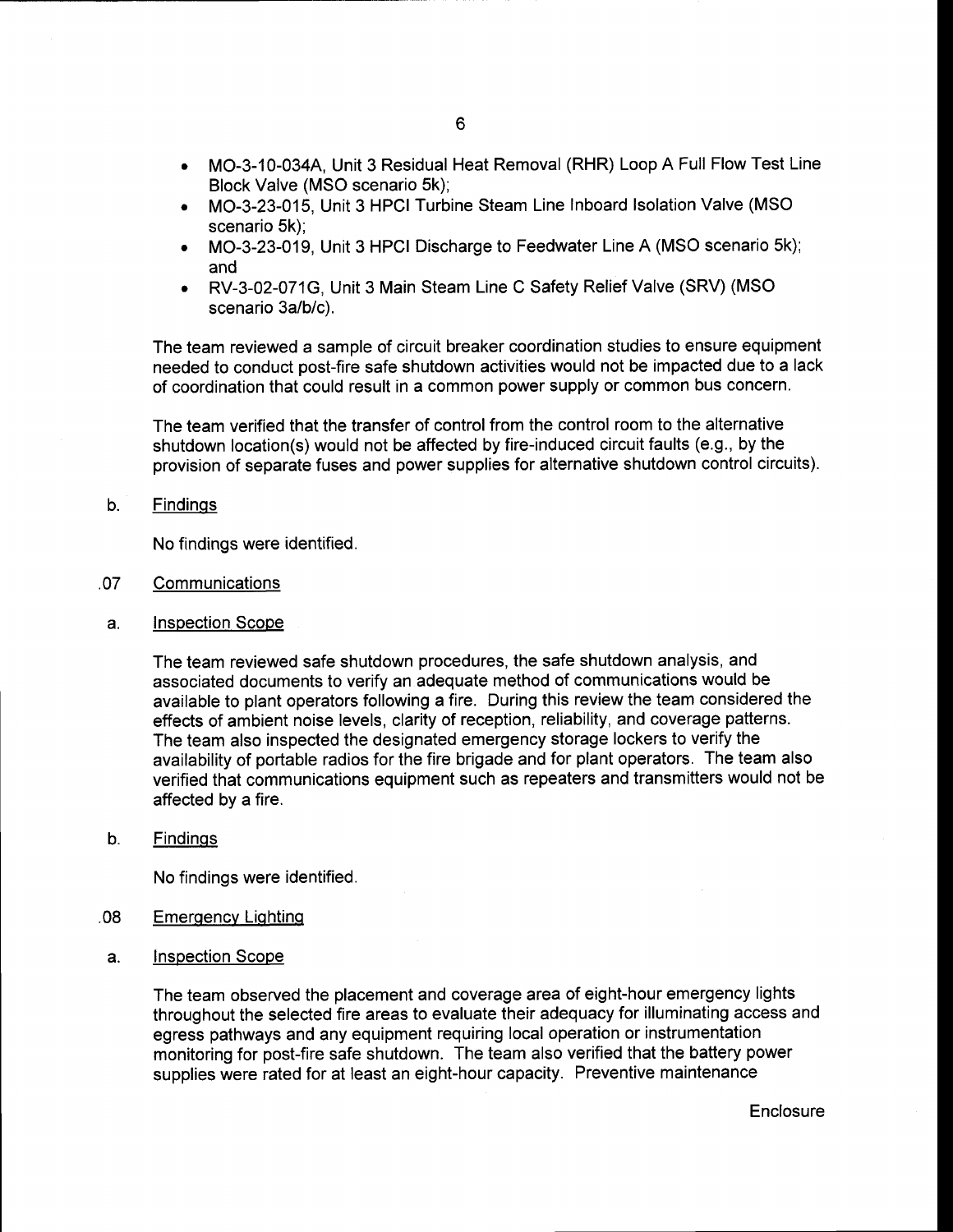procedures, the vendor manual, completed surveillance tests, and battery replacement practices were also reviewed to verify that the emergency lighting was being maintained consistent with the manufacturer's recommendations and in a manner that would ensure reliable operation.

b. **Findings** 

No findings were identified.

- .09 Cold Shutdown Repairs
- a. Inspection Scope

The team verified that the licensee had dedicated repair procedures, equipment, and materials to accomplish repairs of components required for cold shutdown which might be damaged by the fire to ensure cold shutdown could be achieved within the time frames specified in their design and licensing bases. The team verified that the repair equipment, components, tools, and materials (e.9. pre-cut cables with prepared attachment lugs) were available and accessible on site.

**Findings**  $b<sub>1</sub>$ 

No findings were identified.

- Compensatorv Measures .10
- a. lnspection Scope

The team verified compensatory measures were in place for out-of-service, degraded, or inoperable fire protection and post-fire safe shutdown equipment, systems, or features (e.g., detection and suppression systems and equipment, passive fire barriers, pumps, valves, or electrical devices providing safe shutdown functions or capabilities). The team evaluated whether the short term compensatory measures adequately compensated for the degraded function or feature until appropriate corrective action could be taken and whether Exelon was effective in returning the equipment to service in a reasonable period of time.

Findinqs b.

No findings were identified.

- Review and Documentation of the Fire Protection Program Changes .11
- lnspection Scope a.

The team reviewed recent changes to the approved fire protection program to verify the changes did not constitute an adverse effect on the ability to safely shutdown.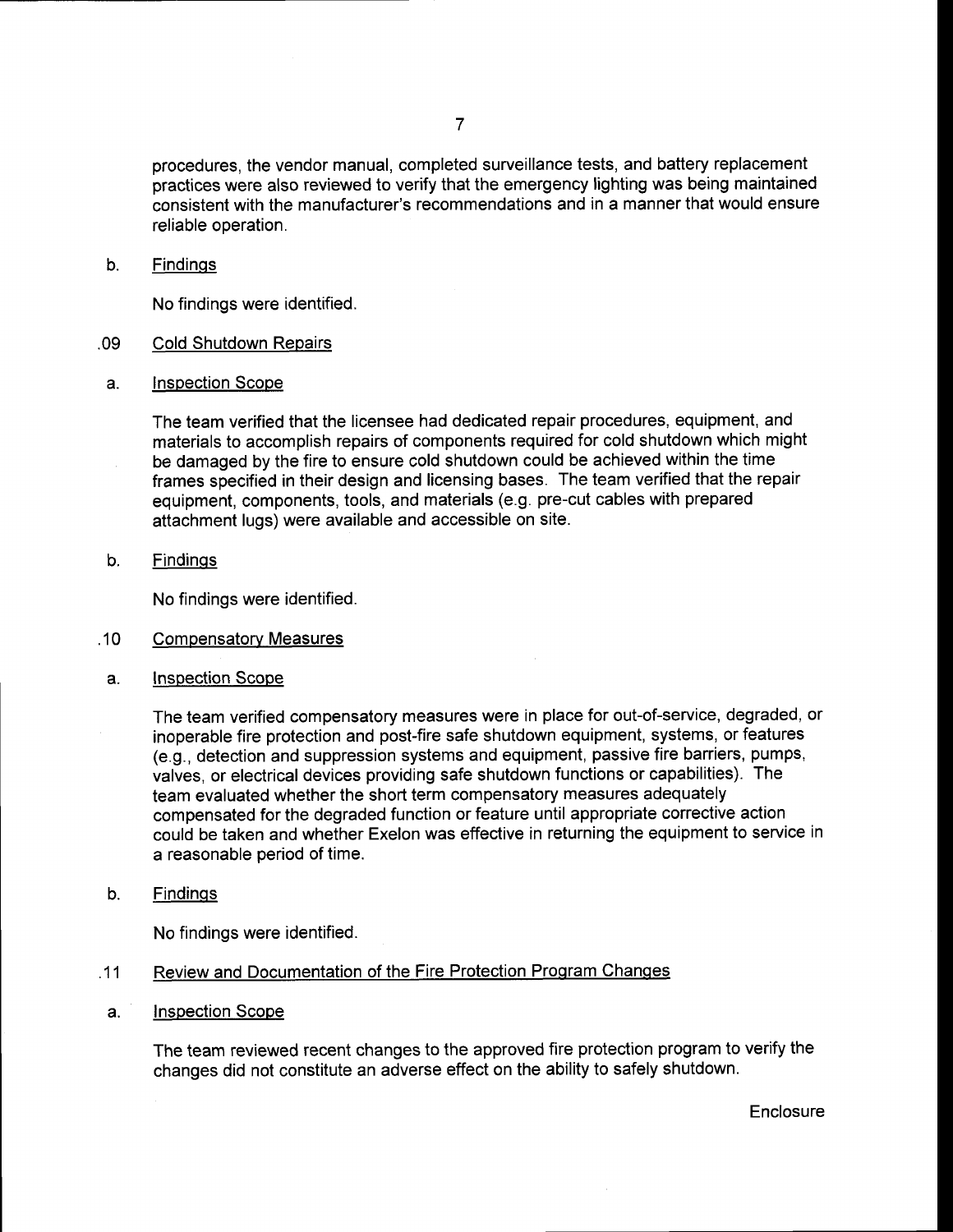#### b. **Findings**

No findings were identified.

#### Control of Transient Combustibles and Ignition Sources .12

Inspection Scope a.

> The team reviewed the licensee's procedures and programs for the control of ignition sources and transient combustibles to assess their effectiveness in preventing fires and in controlling combustible loading within limits established in the FHA. A sample of hot work and transient combustible control permits were also reviewed. The team performed plant walkdowns to verify that transient combustibles and ignition sources were being implemented in accordance with the administrative controls.

**Findings** b.

No findings were identified.

- **Large Fires and Explosions Mitigation Strategies** .13
- Inspection Scope a.

The team conducted a review of selected mitigation strategies intended to maintain or restore core cooling, containment integrity, and spent fuel pool cooling capabilities under the circumstances associated with the loss of large areas of the plant due to explosions and/or fires. The team assessed whether Exelon continued to meet the requirements of Operating License Condition 2.C(11) and 10 CFR 50.54(hh)(2). The team reviewed the following mitigation strategies:

- . TSG 4.1, Attachment 1 Internal Spent Fuel Pool (SFP) Makeup & Spray;
- . TSG 4.1, Attachment 2 External SFP Makeup & Spray;
- TSG 4.1, Attachment 9 Reactor Core Isolation Cooling (RCIC) System Manual Start on Loss of DC Power;
- e TSG 4.1, Attachment 11 Alternate Injection into the Residual Heat Removal (RHR) System; and,
- . TSG 4.1, Attachment 16 Manual Operation of Containment (Drywell) Vent Valves.

The team's review included: a detailed assessment of the procedural guidance; a walkdown of the strategy with trained operators to assess the feasibility of the strategy and operator familiarity; maintenance and surveillance testing of all designated strategy equipment; and an inventory check of all strategy equipment to ensure the appropriateness of equipment storage and availability. The team also evaluated the adequacy of corrective actions associated with issues identified during previous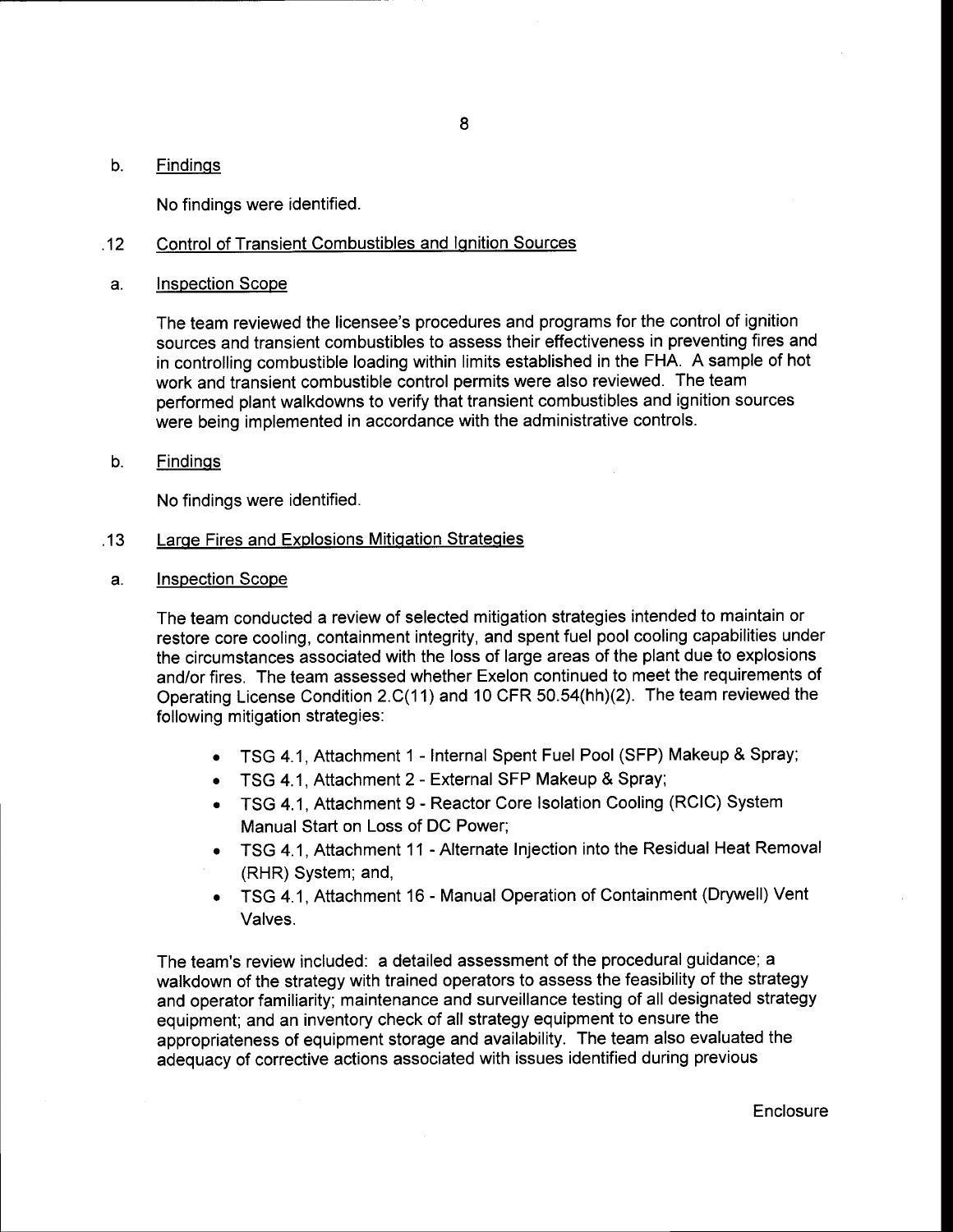inspections in this area. A list of documents reviewed is provided in the Supplementa lnformation attached to this report.

b. **Findings** 

No findings were identified.

#### 4. OTHER ACTIVITIES

# 4OA2 Identification and Resolution of Problems (IP 71152)

a. Inspection Scope

> The team verified that the licensee was identifying fire protection and post-fire safe shutdown issues at an appropriate threshold and entering them into the CAP. The team also reviewed a sample of selected issues to verify that the licensee had taken or planned appropriate corrective actions.

 $b<sub>1</sub>$ Findinqs

No findings were identified.

- 4043 Follow-up of Events and Notices of Enforcement Discretion
- .1 (Closed) Licensee Event Report (LER) 05000278/11-004-00: HPCI Cable Routing Error Results in Degraded Post-Fire Safe Shutdown (FSSD) Analysis

On November 15, 2011, a fire protection program document impact review was performed for the MSO modifications installed during the Unit 3 refueling outage (RFO) P3R18 in September 2011. As a result of the review, the licensee determined that the modification for the HPCI turbine steam supply valve (MO-3-23-014) control circuit adversely impacted the PBAPS post-FSSD analysis. Specifically, the modification routed a new cable through a fire area (fire area 13S, room 257, south CRD Equipment Room) that relies on the HPCI system to achieve post-fire safe shutdown following a fire in that specific fire area.

PBAPS determined that the cause of the cable routing error was plant procedures and administrative controls were not followed. This resulted in the FSSD analysis of the modification not being performed until after it was completed. Plant procedures provide control to ensure such analyses are completed and approved before a FSSD modification is installed. PBAPS entered this issue into the CAP (lR 01290922), established compensatory measures, performed an extent of condition review for other MSO modifications, and performed a root cause analysis. PBAPS also revised configuration change procedures and accountability standards to prevent recurrence. Additionally, PBAPS modified the circuit design for the HPCI turbine steam supply valve at the motor operated valve (MOV) MO-3-23-014 and at the motor control center (MCC) so that the new cable was not needed for MSO fire scenarios. There was no actual